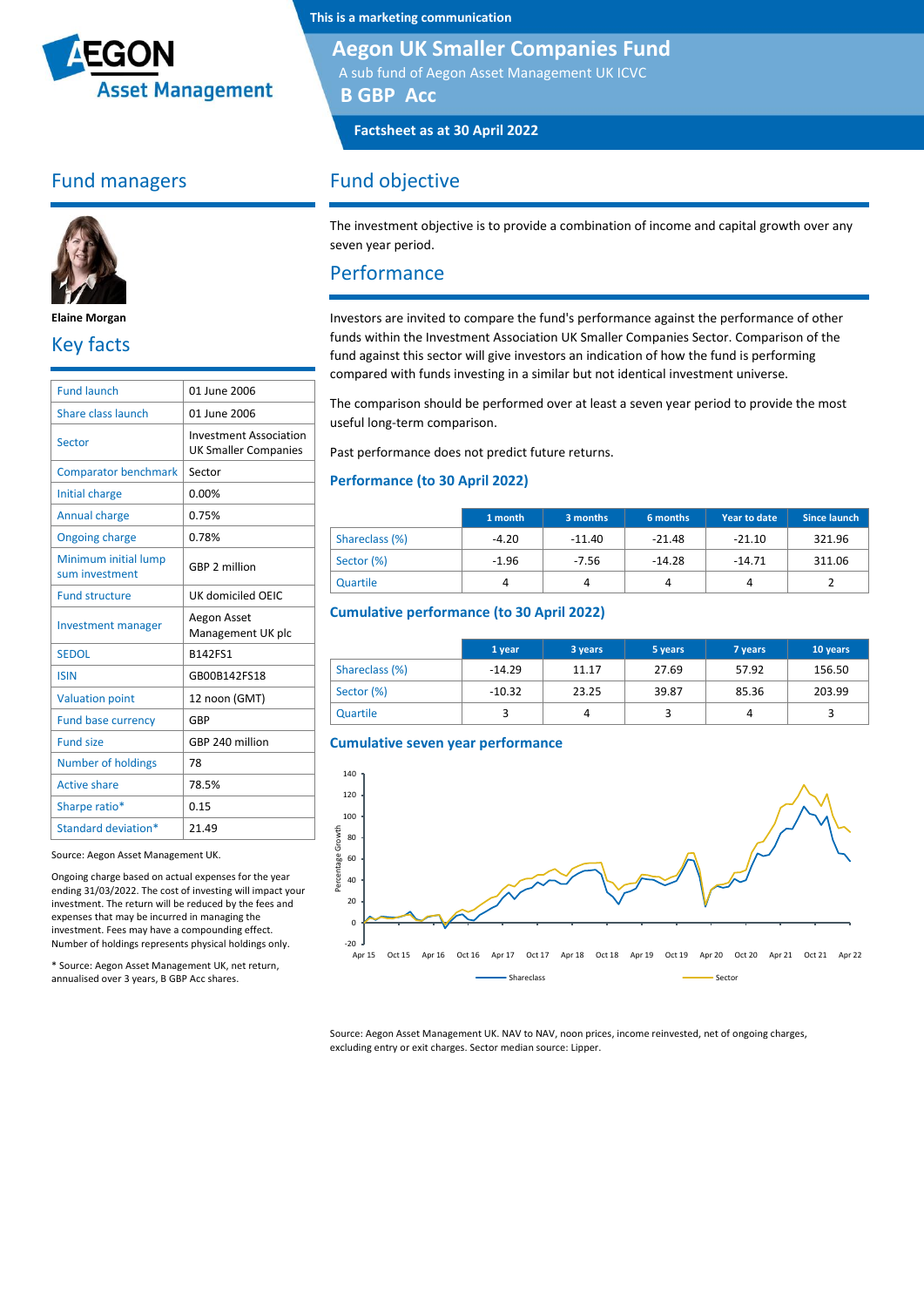# Discrete year performance

The table below shows performance over rolling discrete 12-month periods. Past performance does not predict future returns.

|                |          |       |          |         | 30/04/2022 30/04/2021 30/04/2020 30/04/2019 30/04/2018 30/04/2017 30/04/2016 30/04/2015 30/04/2014 30/04/2013 |       |      |       |       |       |
|----------------|----------|-------|----------|---------|---------------------------------------------------------------------------------------------------------------|-------|------|-------|-------|-------|
| Shareclass (%) | $-14.29$ | 40.43 | $-7.63$  | $-0.68$ | 15.64                                                                                                         | 15.76 | 6.83 | 10.67 | 19.57 | 22.74 |
| Sector (%)     | $-10.32$ | 52.54 | $-10.94$ | $-0.90$ | 14.27                                                                                                         | 24.38 | 6.85 | 5.30  | 26.35 | 21.83 |
| Quartile       |          |       |          |         |                                                                                                               |       |      |       |       |       |

Source: Aegon Asset Management UK. NAV to NAV, noon prices, income reinvested, net of ongoing charges, excluding entry or exit charges. Sector median source: Lipper.

## Sector allocation (%)



## Market capitalisation breakdown (%)



# Top 10 holdings (%)

| <b>WATCHES OF SWITZERLAND GROUP</b>  | 3.4  |
|--------------------------------------|------|
| <b>GB GROUP PLC</b>                  | 3.4  |
| ALPHA FX GROUP PLC                   | 3.2  |
| BREWIN DOLPHIN HOLDINGS PLC          | 3.0  |
| <b>FDM GROUP ORD</b>                 | 2.7  |
| HOTEL CHOCOLAT GROUP LTD ORD GBP NPV | 2.7  |
| KIN AND CARTA PLC                    | 2.4  |
| HILTON FOOD GROUP PLC                | 2.4  |
| <b>GAMMA COMMUNICATIONS PLC</b>      | 2.2  |
| BYTES TECHNOLOGY GROUP PLC           | 2.1  |
| <b>Total</b>                         | 27.5 |